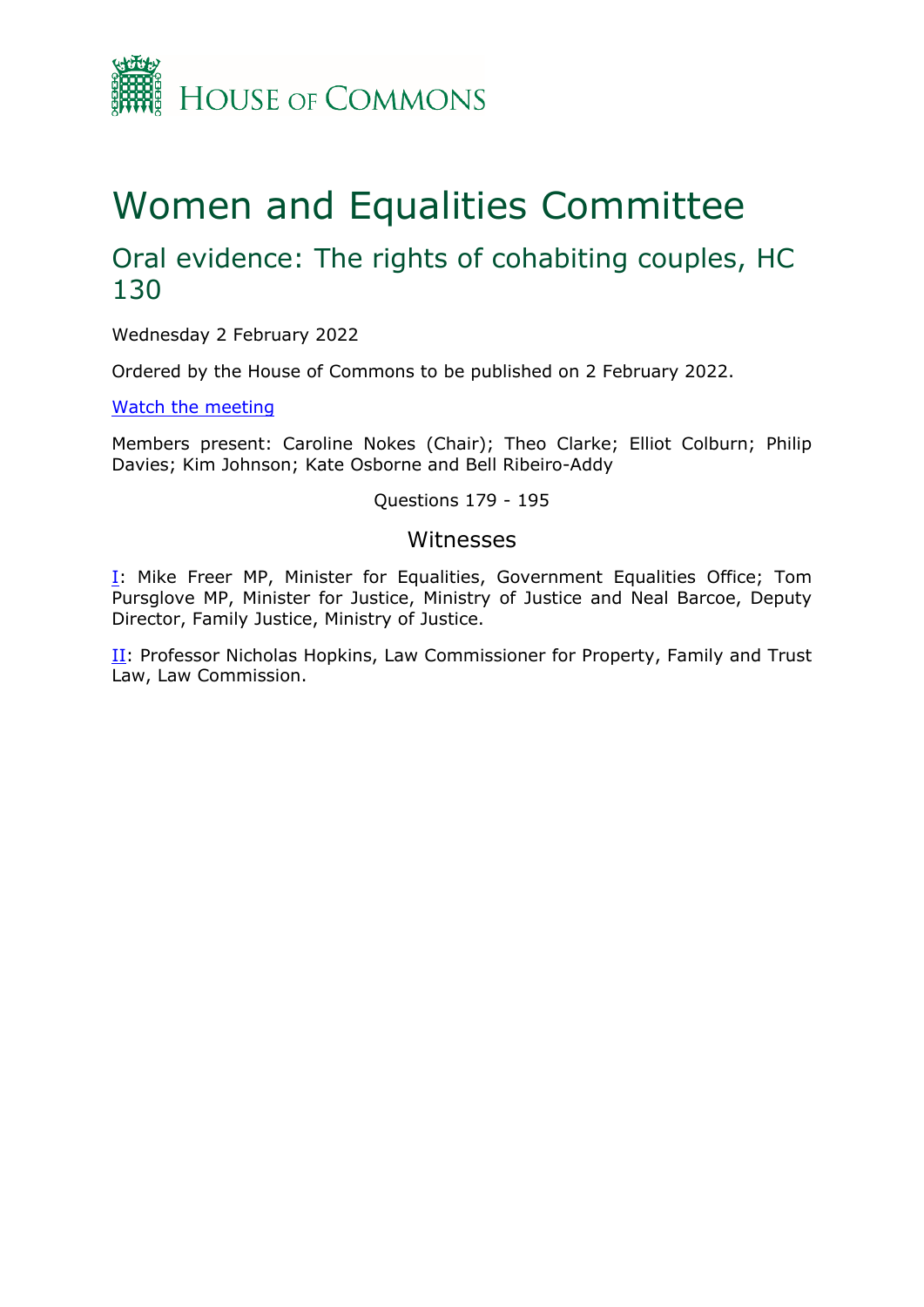

## <span id="page-1-0"></span>Examination of witness

Witness: Professor Nicholas Hopkins.

Q179 **Chair:** Welcome to the second panel of this afternoon's evidence session of the Women and Equalities Select Committee and our inquiry into the rights of cohabiting couples. The witness is Professor Nicholas Hopkins from the Law Commission. Thank you for coming along this afternoon. I know you will have heard much of the earlier evidence session from Ministers with much reference made to the Law Commission and its review. Why was the Law Commission tasked with reviewing cohabitation laws, and how did it reach the conclusions it did?

**Professor Hopkins:** I should begin by saying that I was appointed commissioner in 2015, so I was not a commissioner at the time that the cohabitation work was undertaken, though I speak for the Commission on those past projects that fall within my portfolio.

The immediate background to us being asked to look at cohabitation were the parliamentary debates during the passage of the Civil Partnership Bill. The debates in relation to that Bill highlighted the need for fundamental legal reform for those who live together without being married. At the time, marriage was only available for opposite sex couples, and civil partnerships were being introduced only for same sex couples. There was particular concern around the financial hardships suffered by cohabitants and children on the termination of such a relationship. Following those debates, Lord Filkin—then Parliamentary Secretary at the Department for Constitutional Affairs, which had policy responsibility for cohabitation explained that the Law Commission was considering a project as part of our ninth programme of law reform that was being put together, and that he considered work on this matter would be timely and welcome. We published our ninth programme of law reform in 2005, which included cohabitation as one of the projects.

As with all of our projects, we moved towards preparing a consultation paper for public consultation and that was published in May 2006. The consultation took place over four and a half months and received over 250 responses, with our report being published the following year. Our conclusions were reached through very extensive engagement with stakeholders, both before we published our consultation papers—when provisional proposals and questions were prepared to gather further evidence—and then through taking into account the responses we received for that consultation.

Q180 **Chair:** About the consultation specifically, 250 responses seems like a good number; were efforts made to make sure that responses came in from groups that might be underrepresented in this sort of consultation process? Did you reach out to organisations such as Southall Black Sisters specifically seeking the views of women and people of different ethnicities, and so on?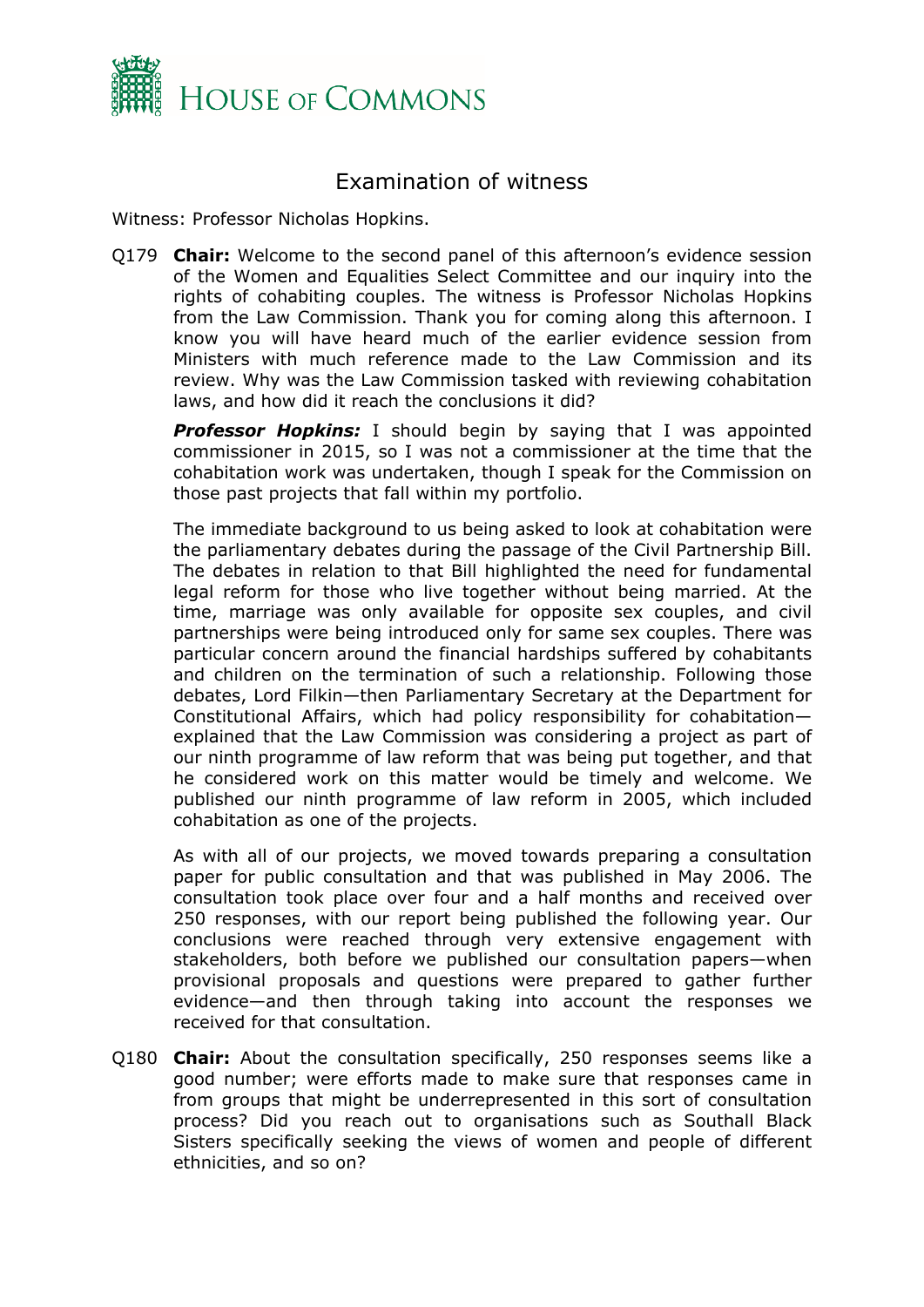

*Professor Hopkins:* Yes, there may be more specific information I can give you in written evidence on the groups we heard from. We discussed our thinking with a number of groups before publishing the consultation paper. It was a wide range of groups representing women, academics with a special interest in the area, practitioners and judges with interests in the area. We received consultation responses from groups that represent women, men, LGBT+ people and religious organisations, as well as legal practitioners and academics, so there were a very wide range of responses to the consultation. If you want to know if we heard from or met with specific groups such as Southall Black Sisters, I will be able to confirm that.

Q181 **Chair:** I use them as an example, I am just concerned that you should have heard a range of responses from representative organisations.

**Professor Hopkins:** I can certainly confirm that we did, from the range of consultees.

Q182 **Chair:** Effort was made to make sure you did?

**Professor Hopkins:** Yes, our consultations are very proactive periods for us in which we hold meetings and events to encourage engagement.

Q183 **Chair:** We have heard concerns at various stages of this inquiry that cohabitation reform could undermine the institution of marriage. We have just heard from two Ministers, one of whom was quite clear in his view that you could solve the cohabitation problem by making sure that everybody either married or entered into a civil partnership. Did the Law Commission either receive representations about undermining the institution of marriage, or was that a consideration or a concern during the review?

*Professor Hopkins:* I should begin by explaining what we were asked to do. For all of our projects, we agree specific terms of reference with Government. We were not asked by Government to advise them on whether there should be statutory protection for cohabitees or whether the law should intervene. We were asked, and I quote our terms of reference, "The project will focus on the financial hardships suffered by cohabitants or their children on the termination of the relationship by breakdown or death. It will only consider opposite sex or same sex couples in clearly defined relationships". Because we are a specialist legal body, we tend to focus all of our projects on the legal questions and leave the wider questions of social policy for others to consider. I think it is important I say that by way of introduction. In direct response, yes, we certainly did hear representations of those views in the work that we did, and those views fed into the approach that we took in putting together a scheme to achieve what we were asked in our terms of reference.

Q184 **Chair:** The Law Commission published its proposals in 2007, which seems a phenomenally long time ago, what has changed since then?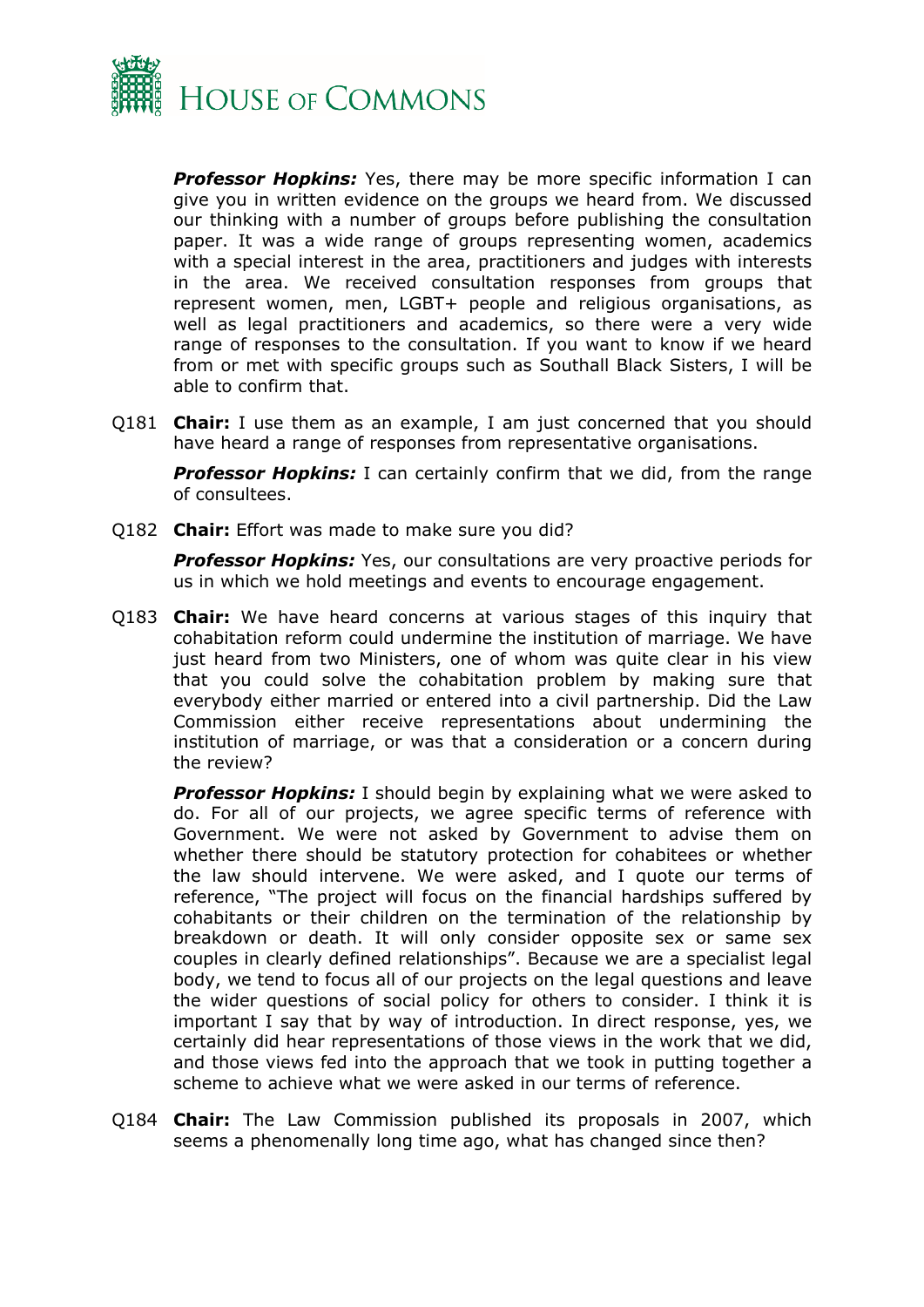

*Professor Hopkins:* Nothing has changed that fundamentally impacts on the recommendations that we put forward. The main things that have changed since then as a matter of law are that civil partnerships have recently been opened up to opposite sex couples, and of course marriage has been opened up to same sex couples. Couples now have a wider choice as to the legally recognised relationship that they can—as worded in our report—"opt into" by making a particular legal commitment. We were clear in our report that an opt-in scheme does not work to protect cohabitants. What is needed is something that operates in the default position, when parties have not taken steps. None of those changes that have taken place affect the fundamental point that if a couple have not opted into marriage or a civil partnership there is no specific legal regime that will protect them on the ending of that relationship, whether that is through separation or death.

Q185 **Elliot Colburn:** I would like to go into more detail about the features of the cohabitation scheme. Could you start by outlining how a proposed scheme would work in practice?

*Professor Hopkins:* Stop me if there are parts that you do not want me to cover, if your question is directed specifically. You would have to show first of all that you have an eligible cohabitation relationship and that you have not opted out of the scheme. If you show those then you gain access to the scheme. Do you want me to explain those, or go straight on?

Q186 **Elliot Colburn:** That would be helpful, particularly for those watching the proceedings as well. That would be great.

*Professor Hopkins:* In terms of who is a cohabitant under our scheme, if you are going to have a scheme for cohabitants there is obviously a question of definition. We know if a couple are married, we know if a couple have entered a civil partnership, because there are legal steps they have to follow, that relationship is registered and a record kept by the state. None of that exists if a couple have cohabited, so you have to define cohabitation. The definition that we reached after consultation was that we are concerned with a couple who are living in a joint household; we felt that was a description that captured couples we are concerned with and could be understood as a matter of plain English. Essentially, we are concerned with couples who live together, who could marry or enter a civil partnership but have not done so, or who are unable to marry or enter a civil partnership because one or both of them is already married or in a civil partnership with somebody else. It is that idea of a couple in an intimate relationship, rather than friends and family who are sharing a home, for example. You have to show that you are a cohabitant.

You must then meet further eligibility criteria, which are either that you have children together or, if you do not have children together, that you have been cohabitees for a minimum duration. What that duration would be was not specified but we said it should be between two and five years. We were also keen that couples should be able to opt out of the scheme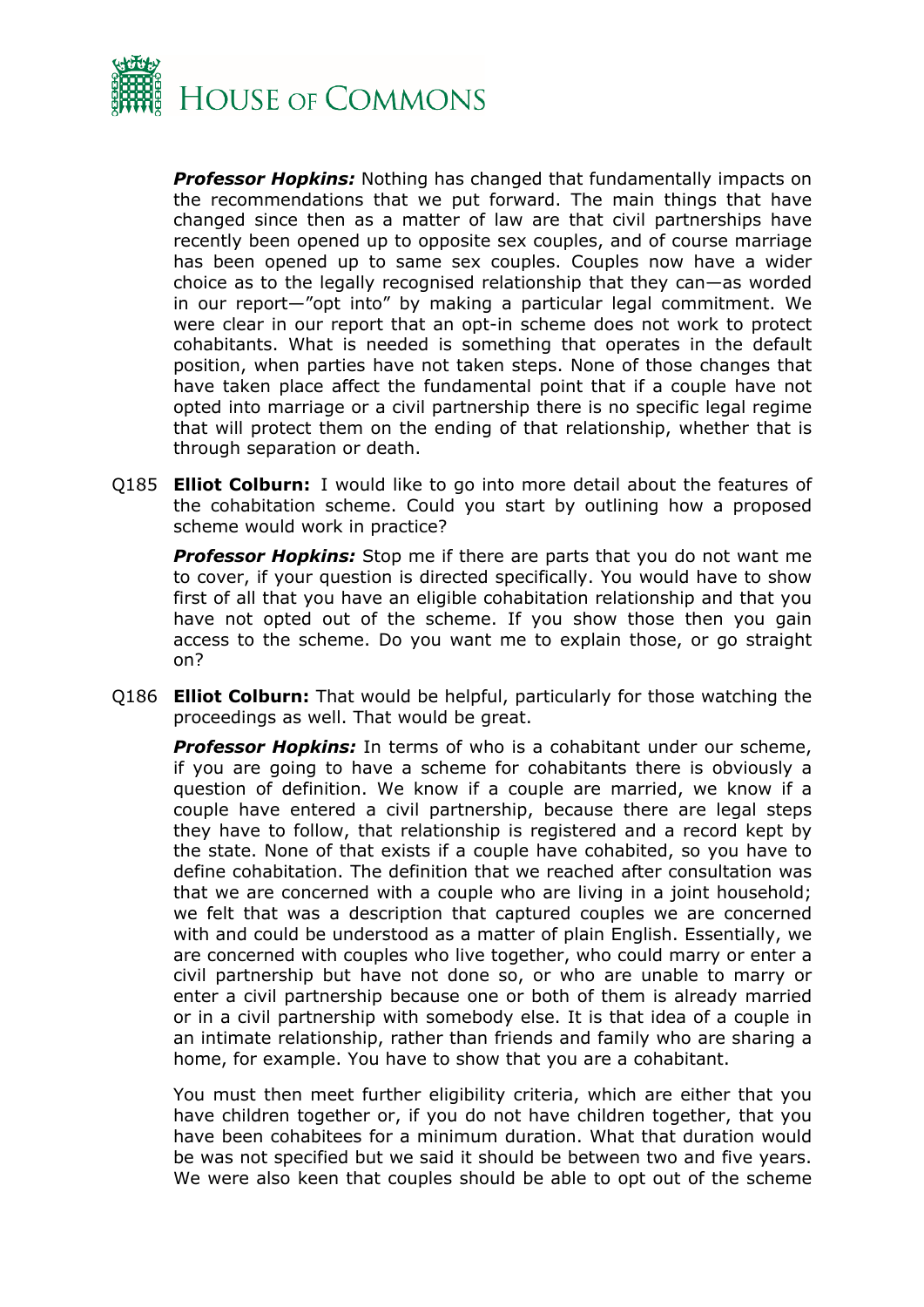

in order to protect their autonomy. Provision was made for couples to make their own arrangements by an agreement that was written, signed, and made clear that the couple did not want a legal regime to apply to them. If you are a couple who meet those criteria and you have not opted out, then you obtain access to the scheme that we put forward.

The purpose of the scheme we put forward is that when a couple separate, each of them would take a fair share of the economic pluses and minuses that crystallised at the end of that relationship and arose from decisions they made together as well as the things that they did during the relationship. Importantly, we were giving the courts a family law-based discretion as to what to do, rather than the property rules that apply at the moment which only look at establishing what people own as a matter of property law.

In broad terms, the scheme would require that any continuing disadvantages are shared and any lasting benefits that one party conferred on the other are returned. The court would then have discretion within those parameters to decide what order to make, taking into account specific criteria including the welfare of any children the couple have, which we saw as the main consideration, and then the needs, financial and otherwise, of the parties themselves.

Q187 **Elliot Colburn:** Some have argued that the scheme appears a bit too complex or might be difficult to apply in practice. Is that something that you think is a fair criticism? How would you respond to that?

**Professor Hopkins:** Any new scheme is going to take a while for people to get used to. The scheme we recommended takes into account that cohabiting relationships cover a very wide spectrum and is designed to ensure flexibility in how it applies to those situations. To give a couple of examples: at one end of the spectrum there might be a couple who separate after having lived together in rented accommodation for a few years, shared the cost of living but otherwise kept their financial affairs separate, and do not have children. In those circumstances the outcome of our scheme is probably that no award would be made because there are no ongoing financial disadvantages or ongoing financial benefits that have been received.

If you contrast that with a long relationship where a couple have had children and one of them—usually the woman—has then taken a career break to care for children and adopted primarily a domestic role. If that couple then split up, our scheme would ensure that the woman who had taken on that domestic role received an economic award to reflect the fact that she remained economically disadvantaged at the end the relationship because she had lost her career, for example, and she had not been able to put together savings or investments. The scheme necessarily has to ensure that the right result is reached across a very wide range of relationships.

Q188 **Elliot Colburn:** Speaking of that wide range of relationships, we know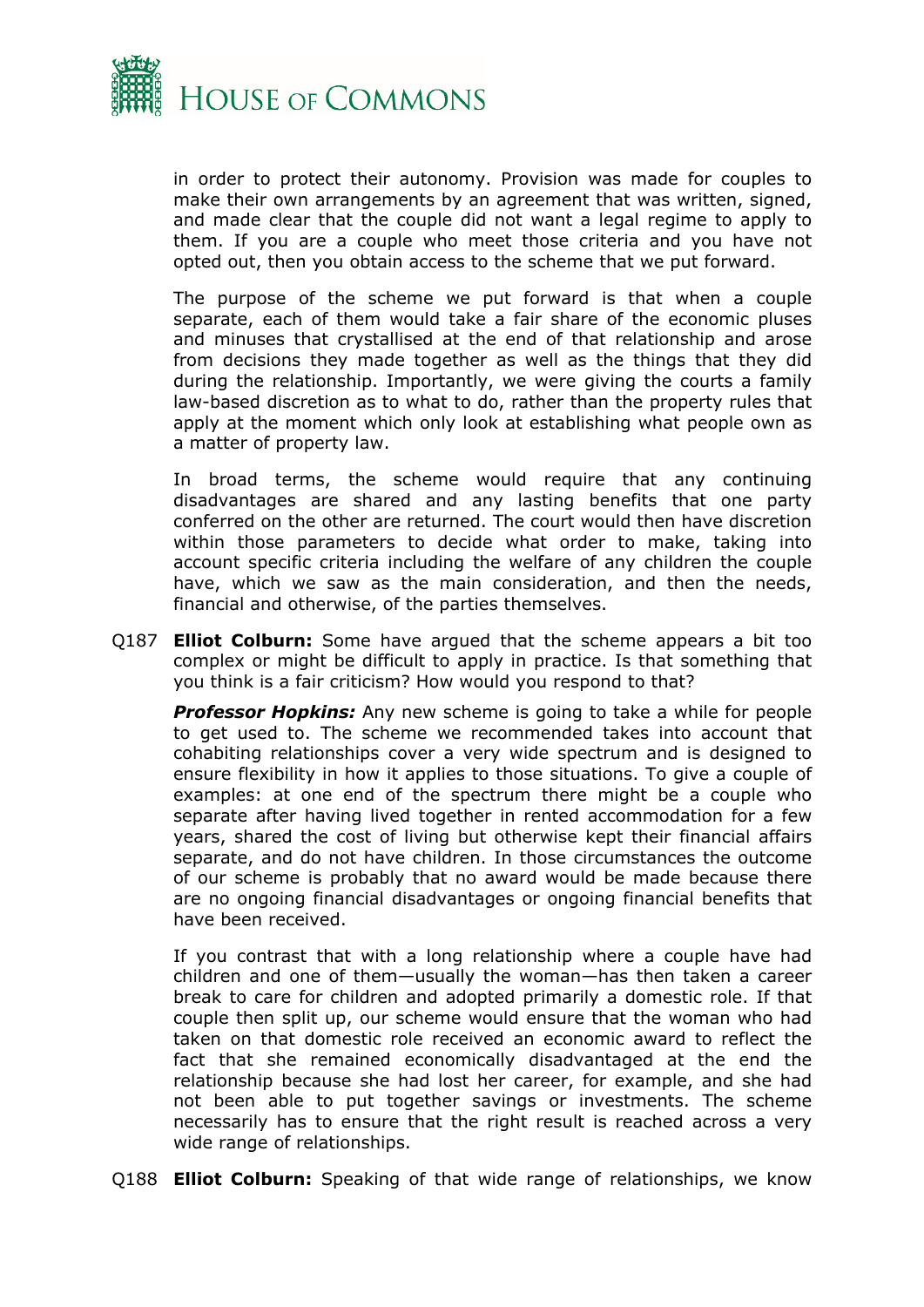

from the evidence we have received that the reason why so many, particularly younger, couples are not opting for civil partnership or marriage is because of the way they view relationships. To give an example, many trans and non-binary people choose not to go down that path because they do not particularly like the language around those ceremonies or fears of misgendering and so on. However, that could also be said to apply for rules around cohabitation. Do you think that there are challenges to define cohabitation in a way that reflects modern relationships?

*Professor Hopkins:* The definition we give is sufficiently broad that it should not encounter those difficulties. What is significant in that respect is that we deliberately do not adopt a so-called marriage analogy definition: we do not refer to a couple who are living together as if they were married or as if they were in a civil partnership. We were concerned that that marriage analogy would perpetuate misunderstandings of cohabitation and in particular perpetuate misunderstandings of the myth of so-called common law marriage, which is why we chose to do that. We were also concerned that if you are putting together a scheme for a particular type of relationship, that relationship should not be defined by reference to what you are distinguishing it from. I would hope, for example, that trans people who do not want a marriage or civil partnership because they do not feel that that reflects their life would feel satisfied that the Commission's definition of cohabitant is sufficiently broad that it does not raise those issues.

Q189 **Elliot Colburn:** To move on to talk a little bit about remedies, again as a broad overview, could you please explain the relationship between the eligibility criteria and the remedies that are available?

**Professor Hopkins:** The eligibility criteria essentially operate as a gateway. If you pass through that gateway, then the court can make whatever remedy from the recommended list it considers appropriate. What is appropriate would necessarily be determined by the particular facts of the case. It is in the sense of a binary relationship that you have the gateway criteria, and once you enter through the gate, the court can look at all of the facts of the case and determine what remedy is most appropriate. There is another relationship between them in the sense that if you have a very short relationship as cohabitees, then you are unlikely to meet those gateway criteria in any event. If you live together for a very short period of time, then there are not likely to be ongoing economic benefits or ongoing economic disadvantages that the parties experience.

Q190 **Elliot Colburn:** The final question from me relates to the opt-out agreement that is within the scheme. Could you explain a little bit about the rationale behind the recommendation for a more informal opt-out rather than a cast-iron agreement?

*Professor Hopkins:* We were trying to achieve a careful balance between on the one hand enabling people to opt out to protect their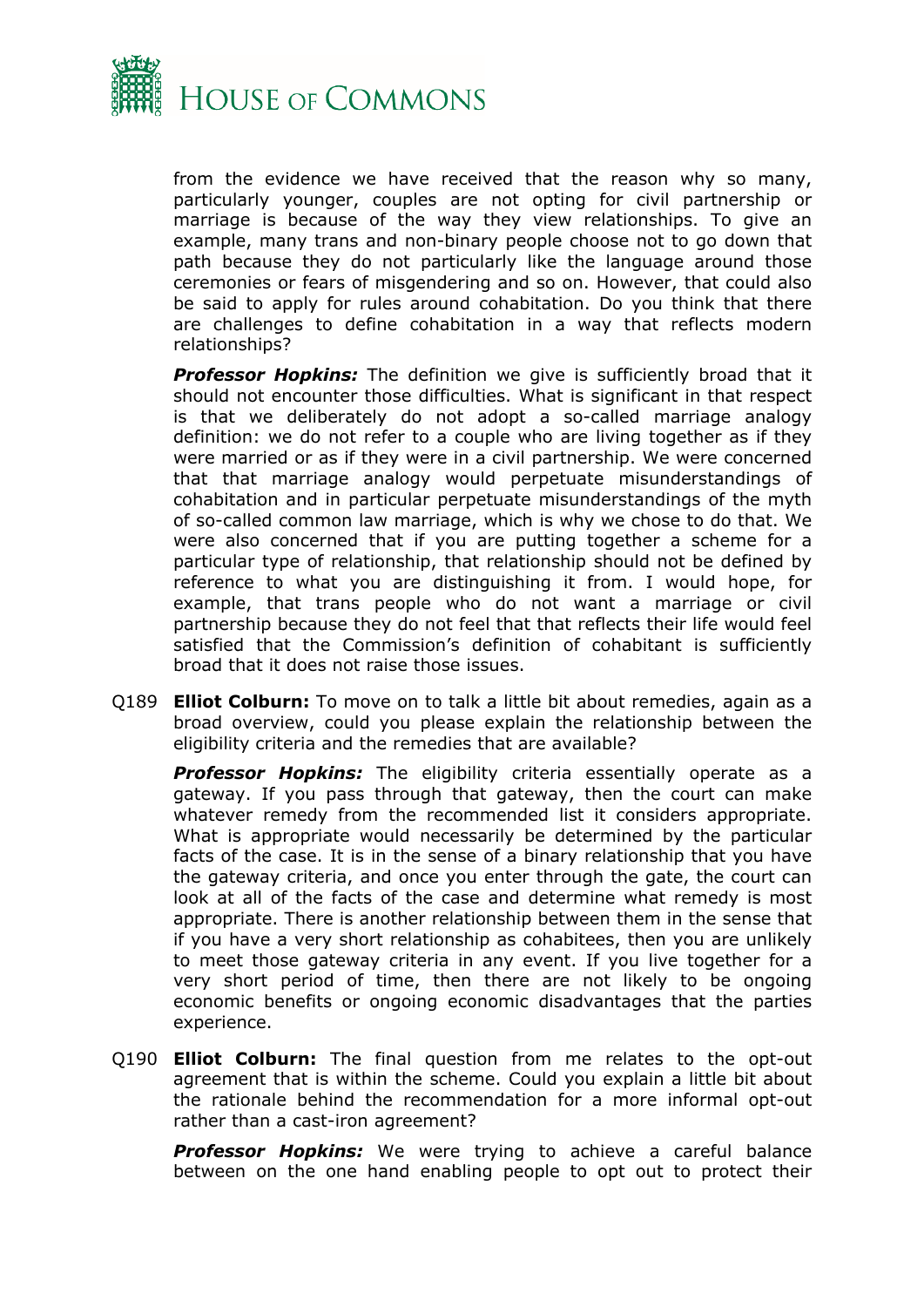

personal autonomy and giving them certainty that if they opted out that would be enforced and respected, but also protecting the vulnerable. There could be very rigid criteria as to how an opt-out was entered into for example, you could require independent legal advice and then make it absolutely cast iron. The Commission was concerned that that would put barriers and costs in the way of people opting out. A different approach was adopted which was not to require legal advice but then to put in place the ability for a court to set the opt-out aside if it would result in manifest unfairness. We thought that was a way to draw the balance. There could be looser criteria to enable people to have an opt-out, and then give leeway for the court to set that opt-out aside if there was manifest disadvantage. There is a relationship between them because if, for example, when an opt-out agreement is challenged it is shown that the parties did in fact have independent legal advice, it would be much harder to show that there was manifest disadvantage involved in the agreement that they entered into.

Q191 **Theo Clarke:** Regarding the further Law Commission review. I am interested to hear how the Law Commission's work on intestacy law and financial remedies for cohabitants following separation is connected and whether the two could be packaged together?

*Professor Hopkins:* When we looked at cohabitation, our consultation paper discussed intestacy and financial provision under the 1975 Act. It was concluded that no recommendations in relation to intestacy would be made. This was because of concerns that there were particular issues around how a cohabitee and a spouse could be prioritised, for example, if the individual was still formally married, and questions about the extent of the entitlement might arise. In relation to financial provision, recommendations were made to essentially bring the current regime in line with our general recommendations for relief in the event of a lifetime separation. We recommended that the current two-year minimum cohabitation period required under the 1975 Act to make an application would not apply if the couple had children together.

We returned to those issues when intestacy and family provision was reviewed more generally. Looking at the issues in that context, we did make recommendations for intestacy. It was recommended that a cohabitant should be able to benefit on an intestacy to the same extent as a spouse as long as the deceased did not have a spouse, and if the relationship had continued for, I believe, five years or two years with children. In relation to the 1975 Act, it was concluded that the two-year period under the current law should be removed where a couple have children and the measure of the award should be in line with what the courts already provide under the 1975 Act rather than incorporating the recommendations made in the cohabitation report.

Notably when we published our report on intestacy and family provision, two separate Bills were published: one Bill that dealt with all the issues except for cohabitation and a second Bill that dealt with the cohabitation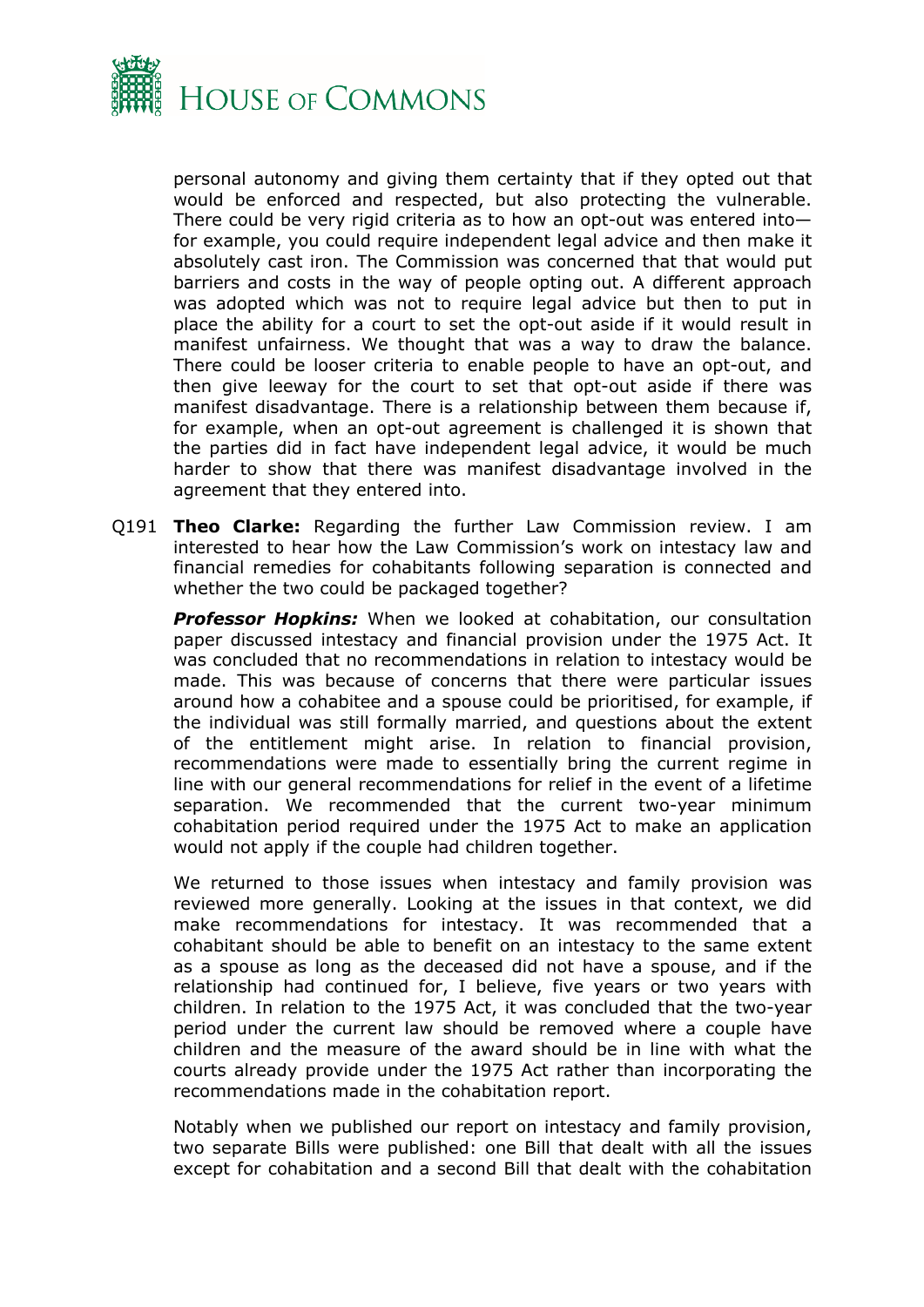

issues. This was because we realised that those issues might be tied up in a wider debate around cohabitation reform. The recommendations in all other respects have been implemented but the recommendations in relation to cohabitation have not been. Certainly in some of the most recent statements, Government has made a link between making provisions for cohabitants for a lifetime separation and making provision for them in the event of intestacy or under the family provision legislation.

Q192 **Theo Clarke:** How far can your work on weddings assist cohabitants? I am particularly interested in those in religious-only marriages?

*Professor Hopkins:* The issue of religious-only marriages was something the Commission was aware of at the time of our cohabitation report, and we acknowledged in that report that people in religious-only weddings would benefit from the scheme we put forward. We are, as you say, now looking at weddings reform and the whole legal process of getting married, from preliminaries through to the registration. Public consultation on that closed in January 2021 and the report should be published in July this year. I am the commissioner who is leading that review.

It is clear that the issue of religious-only weddings has become more significant in the intervening 15 years; more research has been conducted and we have heard a lot about religious-only weddings in the course of the work we are currently doing. We look at the issue in two different ways: first, the provisionally proposed scheme for weddings law would make it much easier for a couple to have a religious wedding that is also legally recognised. I can go into that, if you would like me to, but I suspect the interest lies more in the second way we consider religiousonly weddings, which is our discussion of the impact on the validity of a marriage if the legal formalities are not considered.

Currently, if a wedding does not comply with all of the formal requirements, that may affect its validity. The marriage can be void or the ceremony can be classed as non-qualifying. This is a hugely significant distinction. If certain requirements are not complied with, then the marriage is void, but if the court is granting a decree of nullity, the court can make an order for financial provision applying the same statutory regime that applies when couples divorce. A void marriage means there is still access to the divorce regime, in effect. If all, or virtually all, of the requirements are not complied with, the ceremony is considered to be non-qualifying. If that is the case, the court cannot make an order using the divorce legislation and, as far as the law is concerned, that couple are treated the same way as cohabitants even though they would not describe themselves as cohabitants because in the eyes of their religion they are a married couple. That is the current position.

Under the provisional proposals put forward in our consultation paper, more religious weddings would be valid even if not all of the legal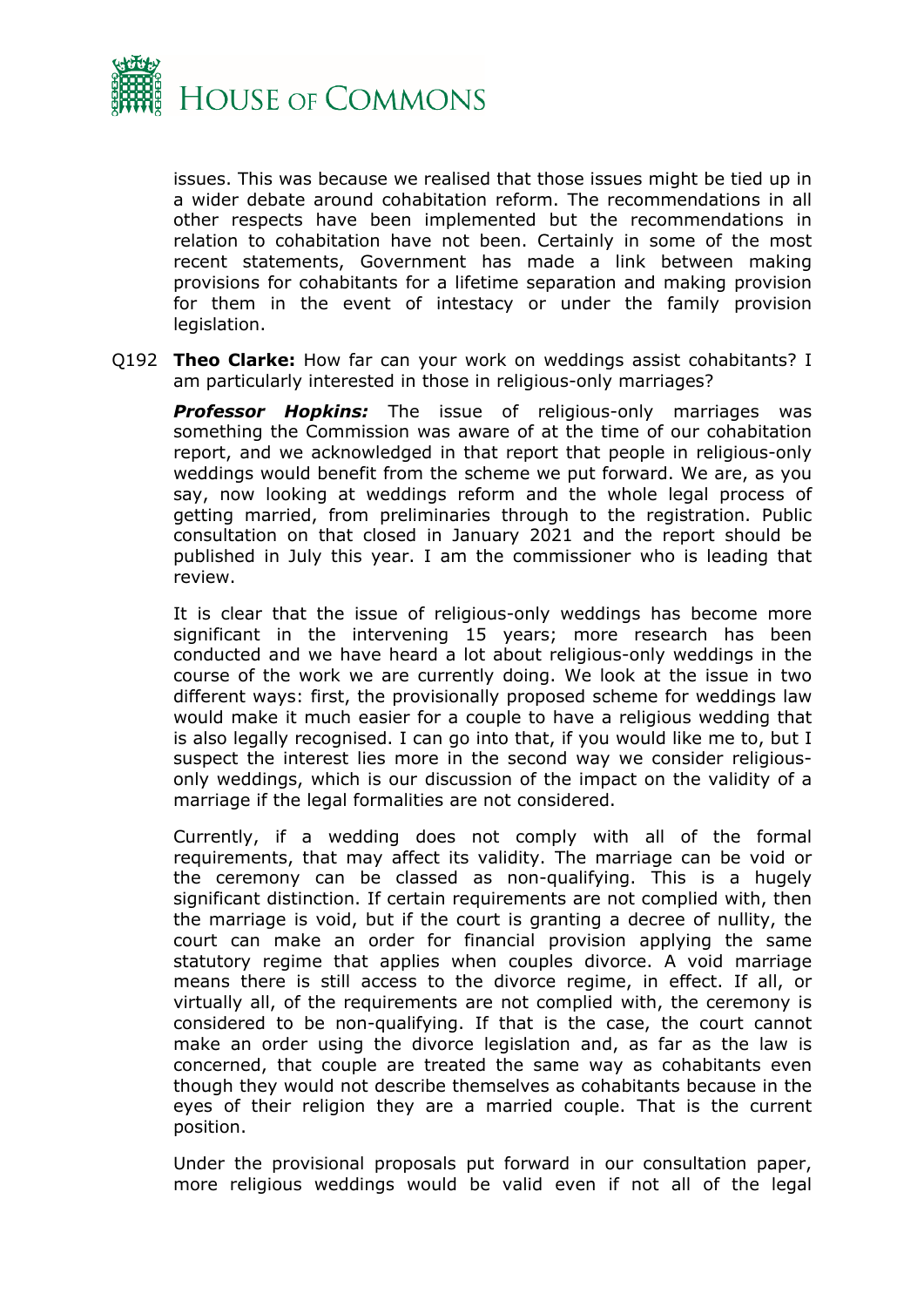

requirements have been complied with. For example, if a couple give notice that they are going to get married—so they go through the legal preliminaries—and if that wedding is conducted in the presence of an officiant who at least one of the couple believes can solemnise a legally recognised wedding, then that wedding would be valid. That is one change. Even if the wedding is not valid, our provisional proposals would make it more likely that the wedding was void rather than non-qualifying, so we have narrowed down the circumstances in which that couple would be treated as cohabitees and the divorce remedies are not available. If the couple have not given notice but they get married in front of an officiant who at least one of them believes is able to solemnise a legal wedding, that marriage would be void rather than non-qualifying. It is only going to be non-qualifying if they have not given notice and neither of the couple believes that the party officiating is able to solemnise a legally binding wedding, or if they do not consent to getting married or do not consent to getting married other than for religious rather than legal purposes. We have really narrowed down the circumstances in which a couple who have a religious-only wedding would be treated in law as cohabitants.

We were urged to consider going further and we were asked to consider providing that any religiously recognised wedding would at the very least result in a void marriage rather than a non-qualifying one. In our consultation paper we have not provisionally proposed adopting that approach because all of the difficulties that have been raised with us in relation to religious-only weddings can also arise where people have had some ceremony other than a religious one, but a ceremony that is not legally recognised—for example, a couple who have a humanist wedding ceremony and do not also have a civil ceremony, or a couple who have a ceremony conducted by an independent celebrant who does not represent a religious or non-religious organisation but provides a ceremony for them—or indeed they can arise in relation to a couple who cohabit without having any type of ceremony at all. Our view is that there comes a point where it is wrong to focus on the ceremony. We cannot solve all these problems by looking at the ceremony; we have to look at the relationship. There comes a point where the answer is not to impose a status on the ceremony, but where the answer is to have cohabitation reform that would ensure that all of those parties—whether they have cohabited, had a religious wedding or had some other non-legally recognised wedding—are protected.

Q193 **Chair:** To what extent do you think these proposals would help victims of domestic abuse or those who were in some sort of coercive control relationship being forced into marriage?

**Professor Hopkins:** A distinction has to be drawn. If you are forced into a religious-only marriage, that still counts as a forced marriage under English law, so remedies are available. The issues arise more where somebody has not been forced into marriage but has been pressurised into having a religious-only wedding rather than one that is legally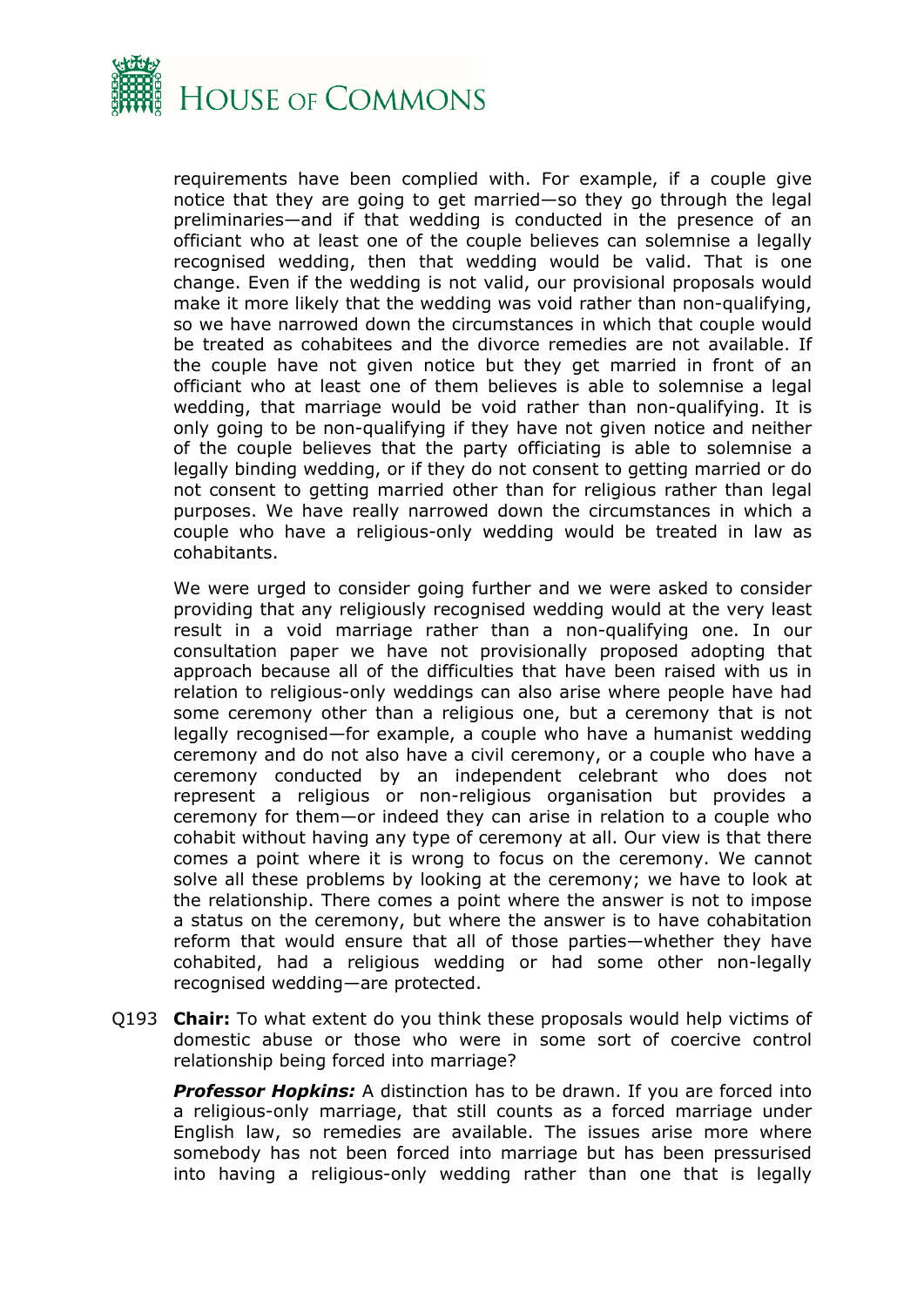

recognised. If both of the couple know that the ceremony they are having is not legally recognised—even if one is not happy about that—and if notice has not been given, that would still be a non-qualifying ceremony and the couple would still be treated as cohabitees. The provisional proposals put forward in our weddings project are not therefore going to help in that situation. The reason for that is essentially that that same scenario could arise in a relationship between people who are only cohabitants. Research has shown that there are many relationships between cohabitants that are uneven—for example, where one of the parties wants a legally recognised relationship and wants to get married but the other party does not. It is very difficult to separate those and say that because one couple had a ceremony which is recognised by a religion and the other has not, you help one and not the other.

Q194 **Chair:** I am now going to try and ask that question in a completely different way, and I hope this makes sense. What protections are there for a couple where one individual is under coercive control? Under these proposals, if they are cohabiting and let us say for argument's sake that the woman is being coercively controlled by the partner, so she finds herself effectively in a cohabitation relationship with no escape, could the partner—the domestic abuser, the coercive controlling partner—accrue rights over her property despite her not wanting to be there? Are there protections for her in this system?

**Professor Hopkins:** I am not sure what you mean by the coercive and controlling partner securing rights over her property in that case. If we are looking at the law of cohabitation, the law of weddings, in those circumstances if the couple have been through a ceremony which is nonqualifying, they are treated purely as cohabitants. As the law stands, if the parties then separate there is no remedy available other than an application to property law of trusts. That is the reason why we say in our weddings consultation paper that cohabitation reform is needed to deal with that sort of situation. We do not think it can be dealt with through looking at weddings law that is concerned only with the validity of a ceremony.

Q195 **Chair:** Under the Law Commission's proposals for cohabitation, suppose that neither party ops out and they find themselves cohabiting. One party has property, the other does not but will not get out of their property because they are the coercive controller. You could end up with the scenario where somebody could just move in on you and control you coercively, we reform cohabitation and they get rights over the property.

**Professor Hopkins:** Our recommendations for cohabitation would solve that issue because when the relationship then broke down, if that is the scenario that we are dealing with, and if one party has an ongoing economic benefit, or the other party has an ongoing economic detriment, the court can grant a remedy to correct that. For example, if the woman in that scenario has essentially been pressurised into undertaking a domestic role for the course of the relationship, at the end of that relationship she is probably left with an ongoing economic detriment